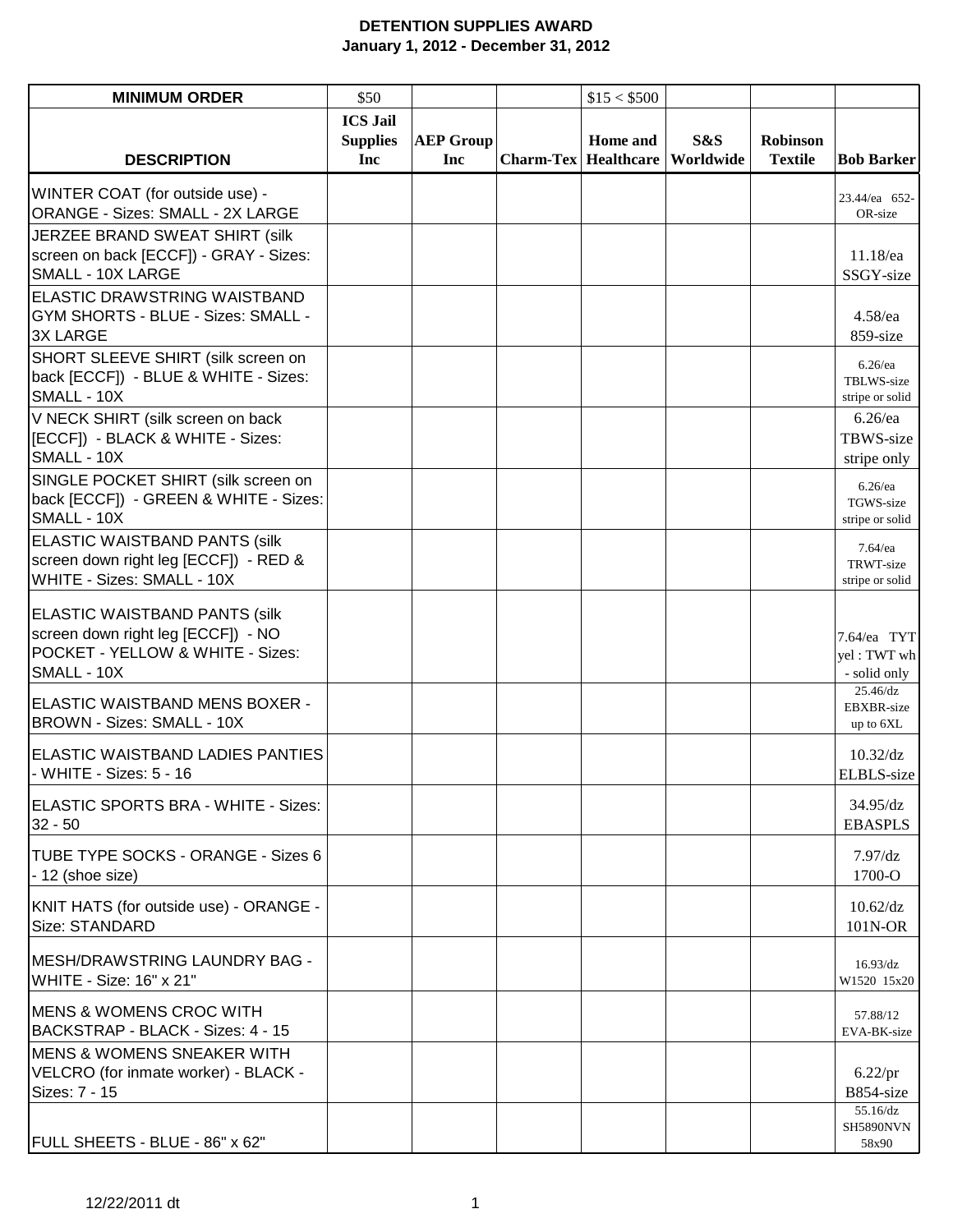## **DETENTION SUPPLIES AWARD January 1, 2012 - December 31, 2012**

|                                                     |  |  |  | 49.32/4             |
|-----------------------------------------------------|--|--|--|---------------------|
| POLYESTER (non wool) BLANKETS -<br>BLUE - 70" x 90" |  |  |  | <b>BL6690LB</b>     |
|                                                     |  |  |  | 66x90<br>20.48/4    |
|                                                     |  |  |  | MV2026              |
|                                                     |  |  |  | (pillow)            |
|                                                     |  |  |  | $3.67$ /ea          |
| VINYL COVER PILLOWS - GREEN - 20"                   |  |  |  | <b>VPC2026</b>      |
| x 26"                                               |  |  |  | (cover)<br>27.00/ea |
|                                                     |  |  |  | PJM25754            |
|                                                     |  |  |  | (mattress)          |
|                                                     |  |  |  | $10.55$ /ea         |
|                                                     |  |  |  | VMC25724            |
| VINYL COVER MATRESS - GREEN - 25"                   |  |  |  | (cover)             |
| x 78"                                               |  |  |  | 25x75x4             |
|                                                     |  |  |  | $13.94$ /dz         |
| COTTON TOWELS - WHITE - 18" x 36"                   |  |  |  | BT425 20x40         |
|                                                     |  |  |  |                     |
| <b>COTTON WASHCLOTHS - WHITE - 12"</b>              |  |  |  | $2.94$ /dz          |
| x 12"                                               |  |  |  | WC1212              |
|                                                     |  |  |  |                     |
| UNWRAPPED ANTIBACTERIAL SOAP -                      |  |  |  | 37.48/1000          |
| WHITE - .5 oz                                       |  |  |  | AU1                 |
| UNWRAPPED DOVE SOAP - WHITE -                       |  |  |  | 53.10/500           |
| 1.5 oz                                              |  |  |  | <b>TU15</b>         |
|                                                     |  |  |  |                     |
| UNWRAPPED DOVE SOAP - WHITE - 3                     |  |  |  | 34.25/144           |
| 0Z                                                  |  |  |  | TU <sub>3</sub>     |
|                                                     |  |  |  |                     |
| TWO PIECE SOAP BOX - CLEAR - 4" x 2                 |  |  |  | 2.60/12             |
| 1/2"                                                |  |  |  | 2342N               |
| IDISPOSABLE TWIN BLADE RAZOR -                      |  |  |  | 37.36/600           |
| <b>BLUE</b>                                         |  |  |  | <b>TRB600</b>       |
|                                                     |  |  |  |                     |
| <b>GEL FLUORIDE MINT TOOTH PAST 1.5</b>             |  |  |  | 29.98/144           |
| oz TUBE                                             |  |  |  | MST15               |
|                                                     |  |  |  |                     |
|                                                     |  |  |  | 5.13/144            |
| PLATIC TOOTH BRUSH - WHITE - 5"                     |  |  |  | BB28 6 1/2"         |
| COTTON SANITARY MAXI PADS -                         |  |  |  | 30.63/500           |
| <b>WHITE</b>                                        |  |  |  | IM                  |
|                                                     |  |  |  |                     |
| <b>COTTON ULTRA WITH WINGS</b>                      |  |  |  | 27.72/216           |
| SANITARY MAXITHIN PADS - WHITE                      |  |  |  | 44340               |
|                                                     |  |  |  |                     |
| PAPER/DISPOSABLE SANITARY                           |  |  |  | 24.50/1000          |
| NAPKIN BAG - WHITE - 4" x 2 1/4" x 9"               |  |  |  | 410                 |
|                                                     |  |  |  |                     |
| ELASTIC - NO METAL - HAIR TIES -                    |  |  |  | 1.08/12             |
| <b>BLACK</b>                                        |  |  |  | 4200-BK             |
|                                                     |  |  |  |                     |
|                                                     |  |  |  | 85.87/12            |
| SINGLE HANDLE CUP - BROWN - 12 oz                   |  |  |  | 1197 8oz            |
|                                                     |  |  |  | 7.68/144            |
| PLASTIC SPORKS - ORANGE - 7"                        |  |  |  | 62SPK               |
|                                                     |  |  |  |                     |
|                                                     |  |  |  | 15.68/144           |
| BLACK INK SAFETY PEN - CLEAR - 4"                   |  |  |  | <b>MSBP</b>         |